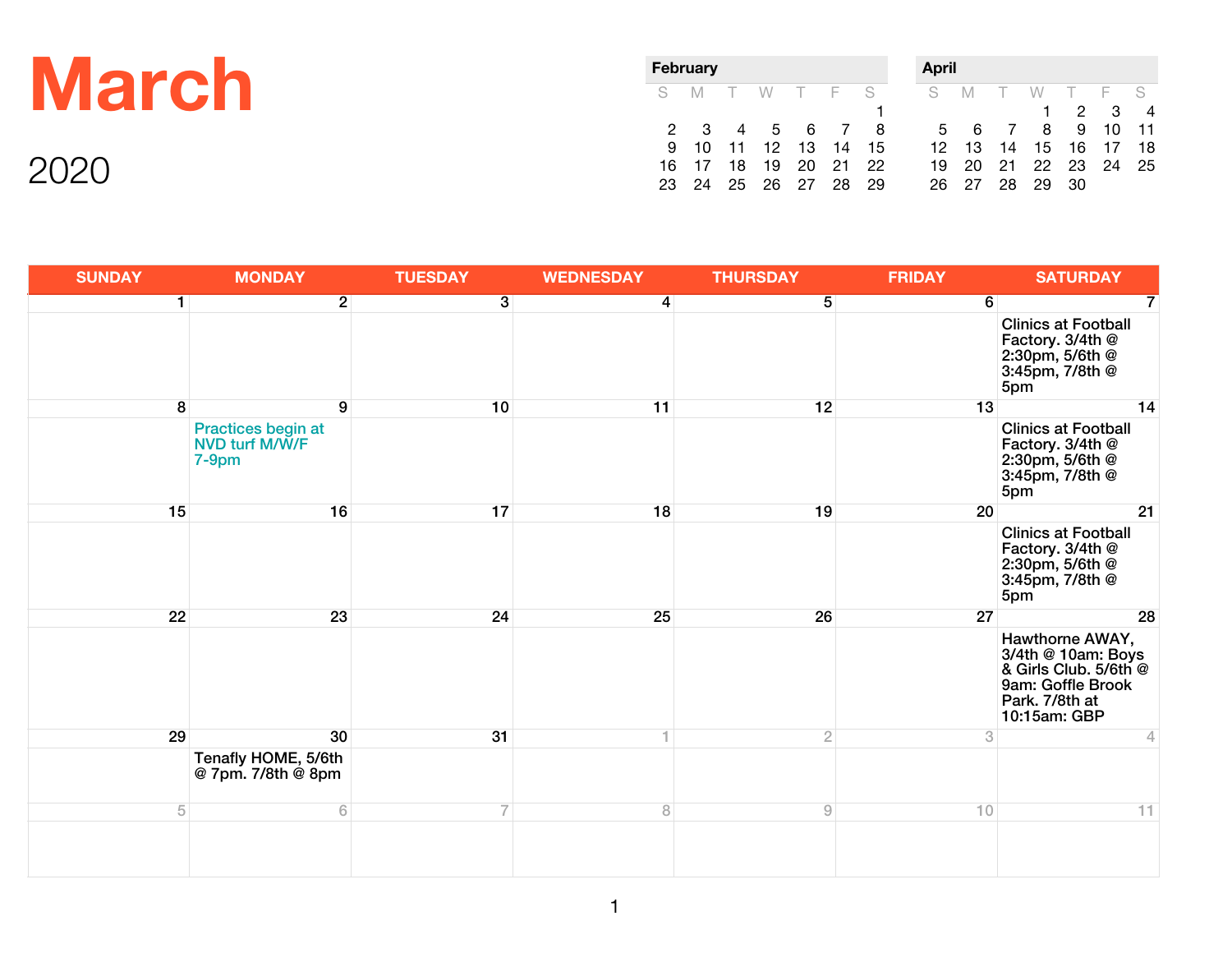|    | <b>March</b> |          |                        |  |         |  |                                                                    | <b>May</b> |     |  |                                                                                         |  |  |                            |  |  |
|----|--------------|----------|------------------------|--|---------|--|--------------------------------------------------------------------|------------|-----|--|-----------------------------------------------------------------------------------------|--|--|----------------------------|--|--|
| AD |              |          | S M T W T F S<br>1 2 3 |  | 4 5 6 7 |  |                                                                    | S M        |     |  | W T F S                                                                                 |  |  | $\overline{\phantom{0}}^2$ |  |  |
|    |              | 29 30 31 |                        |  |         |  | 8 9 10 11 12 13 14<br>15 16 17 18 19 20 21<br>22 23 24 25 26 27 28 | 31         | 3 4 |  | 5 6 7 8 9<br>10 11 12 13 14 15 16<br>17 18 19 20 21 22 23<br>24  25  26  27  28  29  30 |  |  |                            |  |  |

| <b>SUNDAY</b>                                                                                         | <b>MONDAY</b>                               | <b>TUESDAY</b>                             | <b>WEDNESDAY</b>                                                   | <b>THURSDAY</b>                                                                  | <b>FRIDAY</b>                         | <b>SATURDAY</b>                                                                          |
|-------------------------------------------------------------------------------------------------------|---------------------------------------------|--------------------------------------------|--------------------------------------------------------------------|----------------------------------------------------------------------------------|---------------------------------------|------------------------------------------------------------------------------------------|
| 29                                                                                                    |                                             | 31<br>30                                   | $\blacksquare$                                                     | 2 <sup>1</sup>                                                                   | $\overline{3}$                        |                                                                                          |
|                                                                                                       |                                             |                                            |                                                                    | RiverDell AWAY,<br>3/4th @ 6pm. 5/6th<br>@ 7pm. 7/8th @ 8pm.<br>DPAC in Oradell. |                                       |                                                                                          |
| 5.                                                                                                    |                                             | 6<br>7                                     | 8 <sup>1</sup>                                                     | 9                                                                                | 10                                    | 11                                                                                       |
|                                                                                                       | <b>SPRING BREAK</b>                         | <b>SPRING BREAK</b>                        | <b>SPRING BREAK,</b><br><b>PASSOVER</b>                            | <b>SPRING BREAK,</b><br><b>PASSOVER</b>                                          | <b>SPRING BREAK</b>                   |                                                                                          |
| 12                                                                                                    |                                             | 13<br>14                                   | 15                                                                 | 16                                                                               | 17                                    | 18                                                                                       |
| <b>EASTER</b>                                                                                         | Washington<br>Township, HOME<br>7/8th @ 7pm |                                            | <b>Washington Twnshp</b><br>HOME, 3/4th (7v7)<br>@7pm. 5/6th @ 8pm |                                                                                  |                                       | NVLA AWAY, 3/4th,<br>5/6th + 7/8th. NVOT.                                                |
| 19                                                                                                    |                                             | 20<br>21                                   | 22                                                                 | 23                                                                               | 24                                    | 25                                                                                       |
|                                                                                                       |                                             | Tenafly AWAY,<br>$3/4th$ , $5/6th + 7/8th$ | <b>DMS Sixth Grade</b><br><b>Trip</b>                              | <b>DMS Sixth Grade</b><br><b>Trip</b>                                            | <b>DMS Sixth Grade</b><br><b>Trip</b> | <b>RiverDell AWAY, 5th</b><br>$+$ 7th @ 5pm. 6th $+$<br>8th @ 6pm. DPAC<br><b>Fields</b> |
| 26                                                                                                    |                                             | 27<br>28                                   | 29                                                                 | 30                                                                               |                                       | $\overline{2}$                                                                           |
| 3/4th BattleLax<br><b>Tourney in Oradell.</b><br>Glen Ridge HOME.<br>7/8th @ 12pm. 5/6th<br>@ 1:15pm. |                                             |                                            | Paramus HOME,<br>7/8th @ 7pm                                       | Paramus AWAY,<br>3/4th at 6:30pm<br>5/6th at 7:30pm                              |                                       |                                                                                          |
| 3                                                                                                     |                                             | 5<br>4                                     | 6                                                                  |                                                                                  | 8                                     | 9                                                                                        |
|                                                                                                       |                                             |                                            |                                                                    |                                                                                  |                                       |                                                                                          |